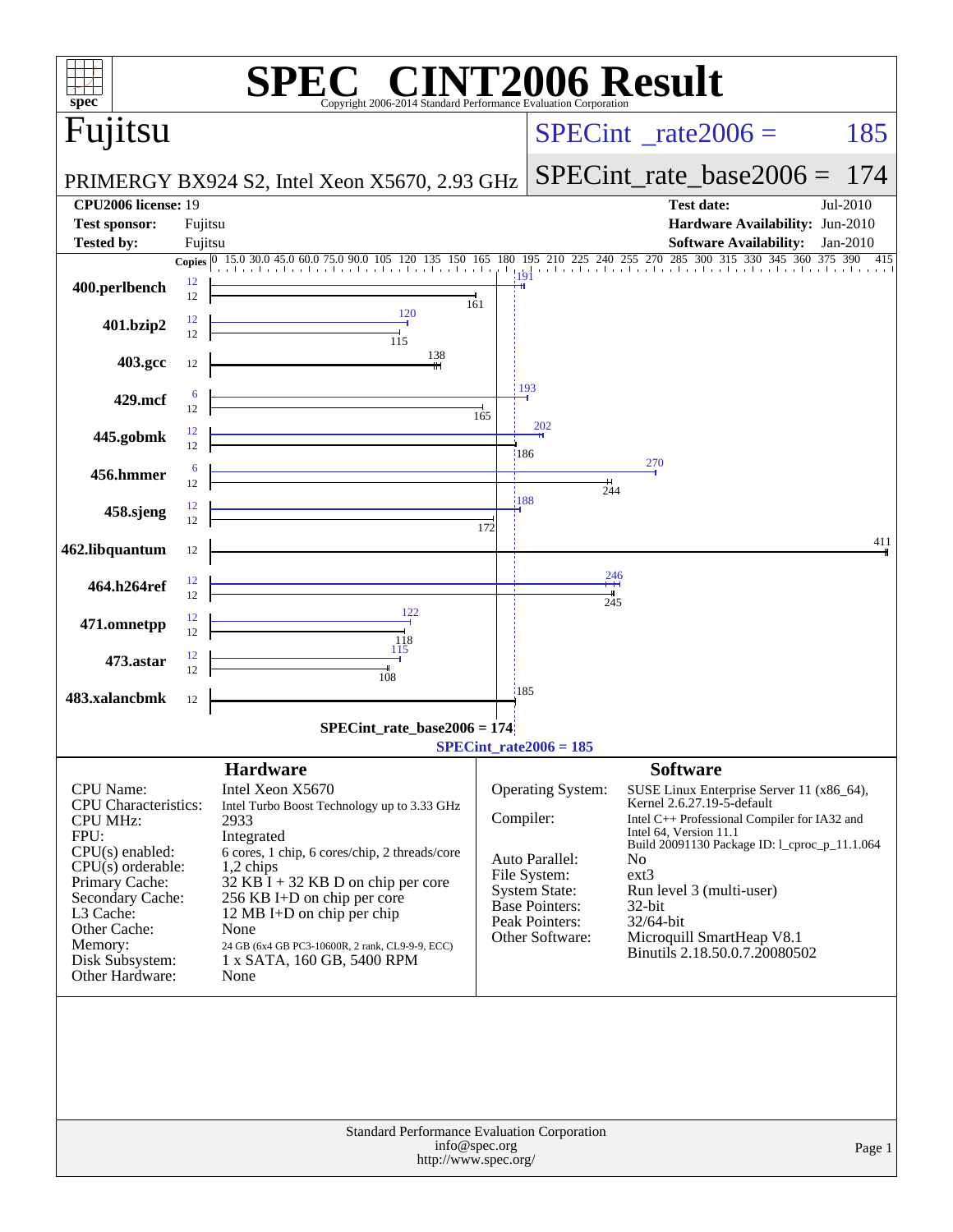

# **[SPEC CINT2006 Result](http://www.spec.org/auto/cpu2006/Docs/result-fields.html#SPECCINT2006Result)**

# Fujitsu

## SPECint rate $2006 = 185$

[SPECint\\_rate\\_base2006 =](http://www.spec.org/auto/cpu2006/Docs/result-fields.html#SPECintratebase2006) 174

PRIMERGY BX924 S2, Intel Xeon X5670, 2.93 GHz

**[CPU2006 license:](http://www.spec.org/auto/cpu2006/Docs/result-fields.html#CPU2006license)** 19 **[Test date:](http://www.spec.org/auto/cpu2006/Docs/result-fields.html#Testdate)** Jul-2010 **[Test sponsor:](http://www.spec.org/auto/cpu2006/Docs/result-fields.html#Testsponsor)** Fujitsu **[Hardware Availability:](http://www.spec.org/auto/cpu2006/Docs/result-fields.html#HardwareAvailability)** Jun-2010 **[Tested by:](http://www.spec.org/auto/cpu2006/Docs/result-fields.html#Testedby)** Fujitsu **[Software Availability:](http://www.spec.org/auto/cpu2006/Docs/result-fields.html#SoftwareAvailability)** Jan-2010

#### **[Results Table](http://www.spec.org/auto/cpu2006/Docs/result-fields.html#ResultsTable)**

|                                                                                                          | <b>Base</b>   |                |       |                |            |                |            | <b>Peak</b>   |                |              |                |              |                |              |
|----------------------------------------------------------------------------------------------------------|---------------|----------------|-------|----------------|------------|----------------|------------|---------------|----------------|--------------|----------------|--------------|----------------|--------------|
| <b>Benchmark</b>                                                                                         | <b>Copies</b> | <b>Seconds</b> | Ratio | <b>Seconds</b> | Ratio      | <b>Seconds</b> | Ratio      | <b>Copies</b> | <b>Seconds</b> | <b>Ratio</b> | <b>Seconds</b> | <b>Ratio</b> | <b>Seconds</b> | <b>Ratio</b> |
| 400.perlbench                                                                                            | 12            | 727            | 161   | 728            | 161        | 728            | 161        | 12            | 615            | 191          | 615            | <b>191</b>   | 621            | 189          |
| 401.bzip2                                                                                                | 12            | 1007           | 115   | 1009           | 115        | 1008           | <b>115</b> | 12            | 968            | 120          | 967            | <b>120</b>   | 965            | 120          |
| $403.\mathrm{gcc}$                                                                                       | 12            | 709            | 136   | 689            | 140I       | 702            | <u>138</u> | 12            | 709            | 136          | 689            | 140          | 702            | <b>138</b>   |
| $429$ .mcf                                                                                               | 12            | 662            | 165   | 662            | 165        | 661            | 166l       | 6             | 284            | 193          | 284            | 192          | 283            | 193          |
| $445$ .gobm $k$                                                                                          | 12            | 677            | 186   | 679            | 185        | 679            | <b>186</b> | 12            | 623            | 202          | 630            | 200          | 622            | 202          |
| 456.hmmer                                                                                                | 12            | 464            | 241   | 459            | 244        | 459            | 244        | 6             | 207            | 270          | 207            | 271          | 207            | 270          |
| 458 sjeng                                                                                                | 12            | 845            | 172   | 844            | 172        | 845            | 172l       | 12            | 771            | 188          | 773            | 188          | 773            | <b>188</b>   |
| 462.libquantum                                                                                           | 12            | 606            | 410   | 604            | 412        | 605            | 411        | 12            | 606            | 410          | 604            | 412          | 605            | 411          |
| 464.h264ref                                                                                              | 12            | 1089           | 244   | 1084           | 245        | 1082           | 245        | 12            | 1081           | 246          | 1105           | 240          | 1066           | 249          |
| 471.omnetpp                                                                                              | 12            | 637            | 118   | 637            | <b>118</b> | 636            | 118        | 12            | 616            | 122          | 617            | 122          | 617            | <u>122</u>   |
| $473.$ astar                                                                                             | 12            | 783            | 108   | 782            | 108        | 777            | 108        | 12            | 732            | 115          | 731            | 115          | 731            | <u>115</u>   |
| 483.xalancbmk                                                                                            | 12            | 446            | 186   | 446            | 185I       | 446            | <b>185</b> | 12            | 446            | 186          | 446            | 185          | 446            | <b>185</b>   |
| Results appear in the order in which they were run. Bold underlined text indicates a median measurement. |               |                |       |                |            |                |            |               |                |              |                |              |                |              |

#### **[Submit Notes](http://www.spec.org/auto/cpu2006/Docs/result-fields.html#SubmitNotes)**

The config file option 'submit' was used. numactl was used to bind copies to the cores

## **[Operating System Notes](http://www.spec.org/auto/cpu2006/Docs/result-fields.html#OperatingSystemNotes)**

'ulimit -s unlimited' was used to set the stacksize to unlimited prior to run

## **[Platform Notes](http://www.spec.org/auto/cpu2006/Docs/result-fields.html#PlatformNotes)**

 BIOS configuration: Data Reuse Optimization = Disable Performance/Power Setting = Traditional

## **[General Notes](http://www.spec.org/auto/cpu2006/Docs/result-fields.html#GeneralNotes)**

 For information about Fujitsu please visit: <http://www.fujitsu.com> Binaries were compiled on SLES 10 with Binutils 2.18.50.0.7.20080502

## **[Base Compiler Invocation](http://www.spec.org/auto/cpu2006/Docs/result-fields.html#BaseCompilerInvocation)**

[C benchmarks](http://www.spec.org/auto/cpu2006/Docs/result-fields.html#Cbenchmarks): [icc -m32](http://www.spec.org/cpu2006/results/res2010q3/cpu2006-20100813-12899.flags.html#user_CCbase_intel_icc_32bit_5ff4a39e364c98233615fdd38438c6f2)

Continued on next page

Standard Performance Evaluation Corporation [info@spec.org](mailto:info@spec.org) <http://www.spec.org/>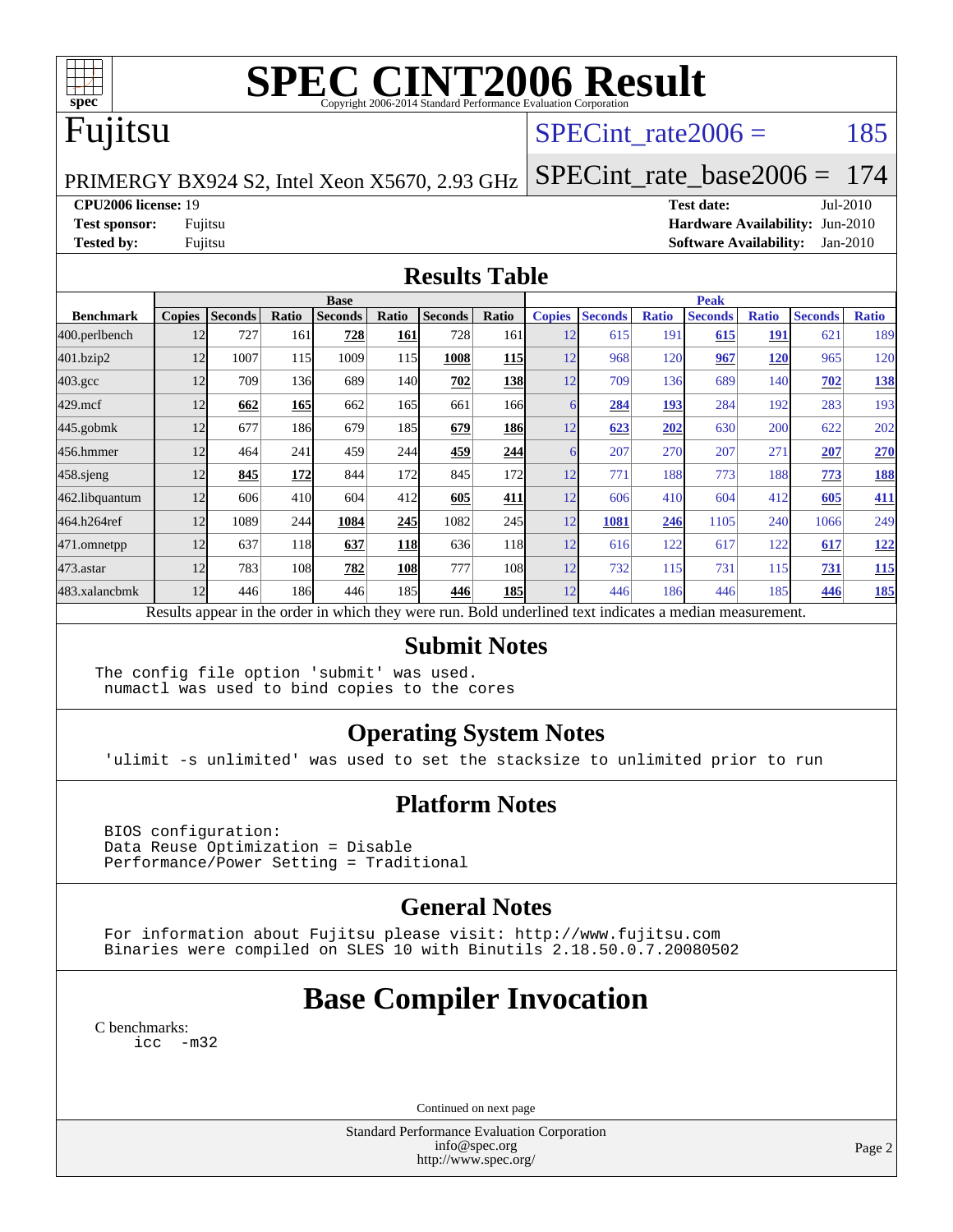| <b>SPEC CINT2006 Result</b><br>Copyright 2006-2014 Standard Performance Evaluation Corporation                                                                                                                                       |  |  |  |  |  |  |  |  |  |  |  |
|--------------------------------------------------------------------------------------------------------------------------------------------------------------------------------------------------------------------------------------|--|--|--|--|--|--|--|--|--|--|--|
| 185<br>SPECint rate $2006 =$                                                                                                                                                                                                         |  |  |  |  |  |  |  |  |  |  |  |
| 174<br>$SPECint_rate_base2006 =$                                                                                                                                                                                                     |  |  |  |  |  |  |  |  |  |  |  |
| <b>Test date:</b><br>Jul-2010                                                                                                                                                                                                        |  |  |  |  |  |  |  |  |  |  |  |
| Hardware Availability: Jun-2010<br><b>Software Availability:</b><br>$Jan-2010$                                                                                                                                                       |  |  |  |  |  |  |  |  |  |  |  |
| <b>Base Compiler Invocation (Continued)</b><br>$C_{++}$ benchmarks:<br>icpc -m32                                                                                                                                                     |  |  |  |  |  |  |  |  |  |  |  |
| <b>Base Portability Flags</b>                                                                                                                                                                                                        |  |  |  |  |  |  |  |  |  |  |  |
| <b>Base Optimization Flags</b><br>-xSSE4.2 -ipo -03 -no-prec-div -static -opt-prefetch<br>-xSSE4.2 -ipo -03 -no-prec-div -opt-prefetch -Wl,-z, muldefs<br>-L/home/cmplr/usr3/alrahate/cpu2006.1.1.ic11.1/libic11.1-32bit -lsmartheap |  |  |  |  |  |  |  |  |  |  |  |
| <b>Base Other Flags</b>                                                                                                                                                                                                              |  |  |  |  |  |  |  |  |  |  |  |
|                                                                                                                                                                                                                                      |  |  |  |  |  |  |  |  |  |  |  |
| <b>Peak Compiler Invocation</b>                                                                                                                                                                                                      |  |  |  |  |  |  |  |  |  |  |  |
|                                                                                                                                                                                                                                      |  |  |  |  |  |  |  |  |  |  |  |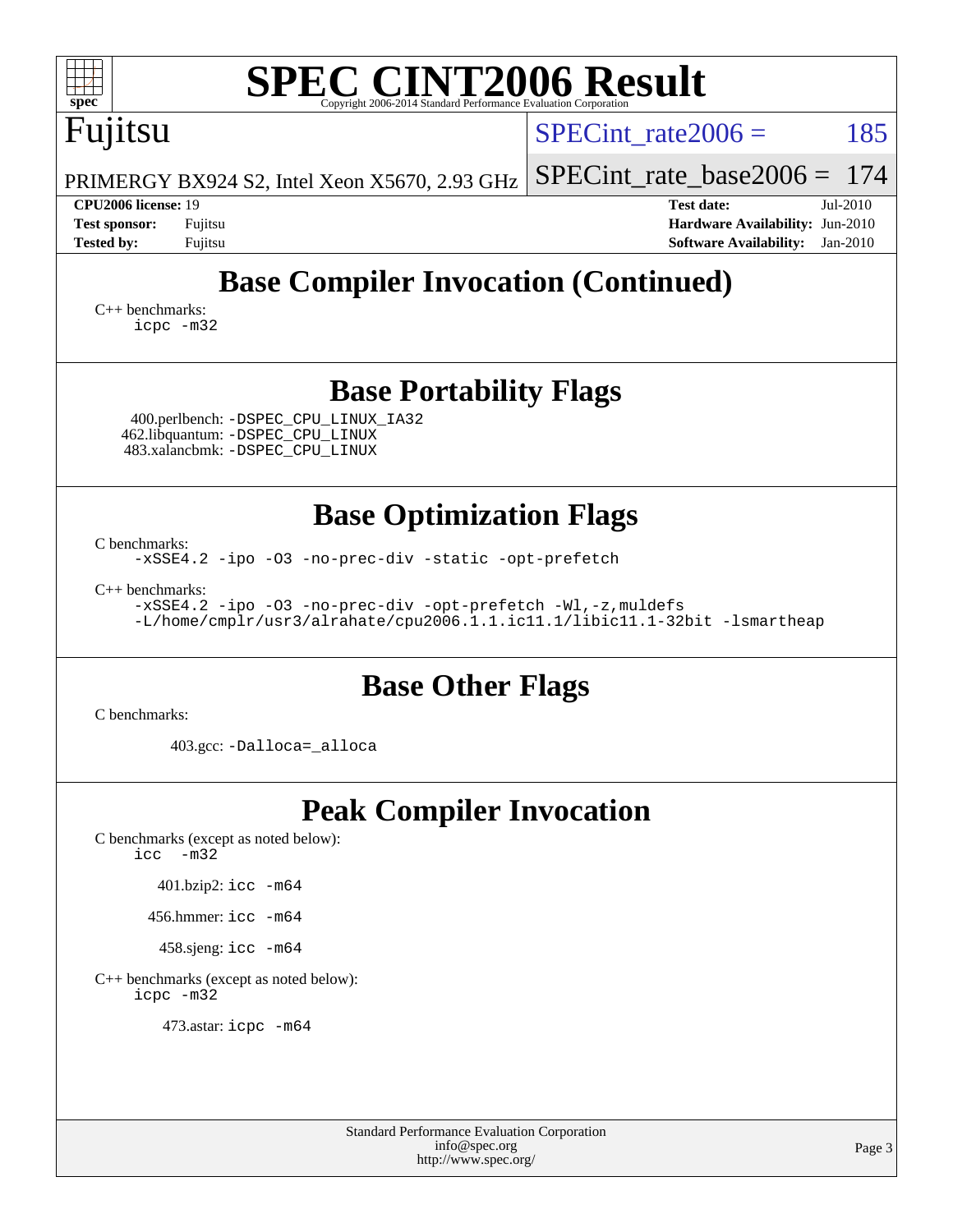

# **[SPEC CINT2006 Result](http://www.spec.org/auto/cpu2006/Docs/result-fields.html#SPECCINT2006Result)**

## Fujitsu

SPECint rate $2006 = 185$ 

PRIMERGY BX924 S2, Intel Xeon X5670, 2.93 GHz [SPECint\\_rate\\_base2006 =](http://www.spec.org/auto/cpu2006/Docs/result-fields.html#SPECintratebase2006) 174

**[CPU2006 license:](http://www.spec.org/auto/cpu2006/Docs/result-fields.html#CPU2006license)** 19 **[Test date:](http://www.spec.org/auto/cpu2006/Docs/result-fields.html#Testdate)** Jul-2010 **[Test sponsor:](http://www.spec.org/auto/cpu2006/Docs/result-fields.html#Testsponsor)** Fujitsu **[Hardware Availability:](http://www.spec.org/auto/cpu2006/Docs/result-fields.html#HardwareAvailability)** Jun-2010 **[Tested by:](http://www.spec.org/auto/cpu2006/Docs/result-fields.html#Testedby)** Fujitsu **[Software Availability:](http://www.spec.org/auto/cpu2006/Docs/result-fields.html#SoftwareAvailability)** Jan-2010

## **[Peak Portability Flags](http://www.spec.org/auto/cpu2006/Docs/result-fields.html#PeakPortabilityFlags)**

 400.perlbench: [-DSPEC\\_CPU\\_LINUX\\_IA32](http://www.spec.org/cpu2006/results/res2010q3/cpu2006-20100813-12899.flags.html#b400.perlbench_peakCPORTABILITY_DSPEC_CPU_LINUX_IA32) 401.bzip2: [-DSPEC\\_CPU\\_LP64](http://www.spec.org/cpu2006/results/res2010q3/cpu2006-20100813-12899.flags.html#suite_peakCPORTABILITY401_bzip2_DSPEC_CPU_LP64) 456.hmmer: [-DSPEC\\_CPU\\_LP64](http://www.spec.org/cpu2006/results/res2010q3/cpu2006-20100813-12899.flags.html#suite_peakCPORTABILITY456_hmmer_DSPEC_CPU_LP64) 458.sjeng: [-DSPEC\\_CPU\\_LP64](http://www.spec.org/cpu2006/results/res2010q3/cpu2006-20100813-12899.flags.html#suite_peakCPORTABILITY458_sjeng_DSPEC_CPU_LP64) 462.libquantum: [-DSPEC\\_CPU\\_LINUX](http://www.spec.org/cpu2006/results/res2010q3/cpu2006-20100813-12899.flags.html#b462.libquantum_peakCPORTABILITY_DSPEC_CPU_LINUX) 473.astar: [-DSPEC\\_CPU\\_LP64](http://www.spec.org/cpu2006/results/res2010q3/cpu2006-20100813-12899.flags.html#suite_peakCXXPORTABILITY473_astar_DSPEC_CPU_LP64) 483.xalancbmk: [-DSPEC\\_CPU\\_LINUX](http://www.spec.org/cpu2006/results/res2010q3/cpu2006-20100813-12899.flags.html#b483.xalancbmk_peakCXXPORTABILITY_DSPEC_CPU_LINUX)

## **[Peak Optimization Flags](http://www.spec.org/auto/cpu2006/Docs/result-fields.html#PeakOptimizationFlags)**

[C benchmarks](http://www.spec.org/auto/cpu2006/Docs/result-fields.html#Cbenchmarks):

Standard Performance Evaluation Corporation [info@spec.org](mailto:info@spec.org) Page 4 400.perlbench: [-xSSE4.2](http://www.spec.org/cpu2006/results/res2010q3/cpu2006-20100813-12899.flags.html#user_peakPASS2_CFLAGSPASS2_LDCFLAGS400_perlbench_f-xSSE42_f91528193cf0b216347adb8b939d4107)(pass 2) [-prof-gen](http://www.spec.org/cpu2006/results/res2010q3/cpu2006-20100813-12899.flags.html#user_peakPASS1_CFLAGSPASS1_LDCFLAGS400_perlbench_prof_gen_e43856698f6ca7b7e442dfd80e94a8fc)(pass 1) [-ipo](http://www.spec.org/cpu2006/results/res2010q3/cpu2006-20100813-12899.flags.html#user_peakPASS2_CFLAGSPASS2_LDCFLAGS400_perlbench_f-ipo)(pass 2) [-O3](http://www.spec.org/cpu2006/results/res2010q3/cpu2006-20100813-12899.flags.html#user_peakPASS2_CFLAGSPASS2_LDCFLAGS400_perlbench_f-O3)(pass 2) [-no-prec-div](http://www.spec.org/cpu2006/results/res2010q3/cpu2006-20100813-12899.flags.html#user_peakPASS2_CFLAGSPASS2_LDCFLAGS400_perlbench_f-no-prec-div)(pass 2) [-static](http://www.spec.org/cpu2006/results/res2010q3/cpu2006-20100813-12899.flags.html#user_peakPASS2_CFLAGSPASS2_LDCFLAGS400_perlbench_f-static)(pass 2) [-prof-use](http://www.spec.org/cpu2006/results/res2010q3/cpu2006-20100813-12899.flags.html#user_peakPASS2_CFLAGSPASS2_LDCFLAGS400_perlbench_prof_use_bccf7792157ff70d64e32fe3e1250b55)(pass 2) [-ansi-alias](http://www.spec.org/cpu2006/results/res2010q3/cpu2006-20100813-12899.flags.html#user_peakCOPTIMIZE400_perlbench_f-ansi-alias) 401.bzip2: [-xSSE4.2](http://www.spec.org/cpu2006/results/res2010q3/cpu2006-20100813-12899.flags.html#user_peakPASS2_CFLAGSPASS2_LDCFLAGS401_bzip2_f-xSSE42_f91528193cf0b216347adb8b939d4107)(pass 2) [-prof-gen](http://www.spec.org/cpu2006/results/res2010q3/cpu2006-20100813-12899.flags.html#user_peakPASS1_CFLAGSPASS1_LDCFLAGS401_bzip2_prof_gen_e43856698f6ca7b7e442dfd80e94a8fc)(pass 1) [-ipo](http://www.spec.org/cpu2006/results/res2010q3/cpu2006-20100813-12899.flags.html#user_peakPASS2_CFLAGSPASS2_LDCFLAGS401_bzip2_f-ipo)(pass 2) [-O3](http://www.spec.org/cpu2006/results/res2010q3/cpu2006-20100813-12899.flags.html#user_peakPASS2_CFLAGSPASS2_LDCFLAGS401_bzip2_f-O3)(pass 2) [-no-prec-div](http://www.spec.org/cpu2006/results/res2010q3/cpu2006-20100813-12899.flags.html#user_peakPASS2_CFLAGSPASS2_LDCFLAGS401_bzip2_f-no-prec-div)(pass 2) [-static](http://www.spec.org/cpu2006/results/res2010q3/cpu2006-20100813-12899.flags.html#user_peakPASS2_CFLAGSPASS2_LDCFLAGS401_bzip2_f-static)(pass 2) [-prof-use](http://www.spec.org/cpu2006/results/res2010q3/cpu2006-20100813-12899.flags.html#user_peakPASS2_CFLAGSPASS2_LDCFLAGS401_bzip2_prof_use_bccf7792157ff70d64e32fe3e1250b55)(pass 2) [-opt-prefetch](http://www.spec.org/cpu2006/results/res2010q3/cpu2006-20100813-12899.flags.html#user_peakCOPTIMIZE401_bzip2_f-opt-prefetch) [-ansi-alias](http://www.spec.org/cpu2006/results/res2010q3/cpu2006-20100813-12899.flags.html#user_peakCOPTIMIZE401_bzip2_f-ansi-alias) [-auto-ilp32](http://www.spec.org/cpu2006/results/res2010q3/cpu2006-20100813-12899.flags.html#user_peakCOPTIMIZE401_bzip2_f-auto-ilp32)  $403.\text{gcc: basepeak}$  = yes 429.mcf: [-xSSE4.2](http://www.spec.org/cpu2006/results/res2010q3/cpu2006-20100813-12899.flags.html#user_peakCOPTIMIZE429_mcf_f-xSSE42_f91528193cf0b216347adb8b939d4107) [-ipo](http://www.spec.org/cpu2006/results/res2010q3/cpu2006-20100813-12899.flags.html#user_peakCOPTIMIZE429_mcf_f-ipo) [-O3](http://www.spec.org/cpu2006/results/res2010q3/cpu2006-20100813-12899.flags.html#user_peakCOPTIMIZE429_mcf_f-O3) [-no-prec-div](http://www.spec.org/cpu2006/results/res2010q3/cpu2006-20100813-12899.flags.html#user_peakCOPTIMIZE429_mcf_f-no-prec-div) [-static](http://www.spec.org/cpu2006/results/res2010q3/cpu2006-20100813-12899.flags.html#user_peakCOPTIMIZE429_mcf_f-static) [-opt-prefetch](http://www.spec.org/cpu2006/results/res2010q3/cpu2006-20100813-12899.flags.html#user_peakCOPTIMIZE429_mcf_f-opt-prefetch) 445.gobmk: [-xSSE4.2](http://www.spec.org/cpu2006/results/res2010q3/cpu2006-20100813-12899.flags.html#user_peakPASS2_CFLAGSPASS2_LDCFLAGS445_gobmk_f-xSSE42_f91528193cf0b216347adb8b939d4107)(pass 2) [-prof-gen](http://www.spec.org/cpu2006/results/res2010q3/cpu2006-20100813-12899.flags.html#user_peakPASS1_CFLAGSPASS1_LDCFLAGS445_gobmk_prof_gen_e43856698f6ca7b7e442dfd80e94a8fc)(pass 1) [-prof-use](http://www.spec.org/cpu2006/results/res2010q3/cpu2006-20100813-12899.flags.html#user_peakPASS2_CFLAGSPASS2_LDCFLAGS445_gobmk_prof_use_bccf7792157ff70d64e32fe3e1250b55)(pass 2) [-O2](http://www.spec.org/cpu2006/results/res2010q3/cpu2006-20100813-12899.flags.html#user_peakCOPTIMIZE445_gobmk_f-O2) [-ipo](http://www.spec.org/cpu2006/results/res2010q3/cpu2006-20100813-12899.flags.html#user_peakCOPTIMIZE445_gobmk_f-ipo) [-no-prec-div](http://www.spec.org/cpu2006/results/res2010q3/cpu2006-20100813-12899.flags.html#user_peakCOPTIMIZE445_gobmk_f-no-prec-div) [-ansi-alias](http://www.spec.org/cpu2006/results/res2010q3/cpu2006-20100813-12899.flags.html#user_peakCOPTIMIZE445_gobmk_f-ansi-alias) 456.hmmer: [-xSSE4.2](http://www.spec.org/cpu2006/results/res2010q3/cpu2006-20100813-12899.flags.html#user_peakCOPTIMIZE456_hmmer_f-xSSE42_f91528193cf0b216347adb8b939d4107) [-ipo](http://www.spec.org/cpu2006/results/res2010q3/cpu2006-20100813-12899.flags.html#user_peakCOPTIMIZE456_hmmer_f-ipo) [-O3](http://www.spec.org/cpu2006/results/res2010q3/cpu2006-20100813-12899.flags.html#user_peakCOPTIMIZE456_hmmer_f-O3) [-no-prec-div](http://www.spec.org/cpu2006/results/res2010q3/cpu2006-20100813-12899.flags.html#user_peakCOPTIMIZE456_hmmer_f-no-prec-div) [-static](http://www.spec.org/cpu2006/results/res2010q3/cpu2006-20100813-12899.flags.html#user_peakCOPTIMIZE456_hmmer_f-static) [-unroll2](http://www.spec.org/cpu2006/results/res2010q3/cpu2006-20100813-12899.flags.html#user_peakCOPTIMIZE456_hmmer_f-unroll_784dae83bebfb236979b41d2422d7ec2) [-ansi-alias](http://www.spec.org/cpu2006/results/res2010q3/cpu2006-20100813-12899.flags.html#user_peakCOPTIMIZE456_hmmer_f-ansi-alias) [-auto-ilp32](http://www.spec.org/cpu2006/results/res2010q3/cpu2006-20100813-12899.flags.html#user_peakCOPTIMIZE456_hmmer_f-auto-ilp32)  $458 \text{.}$  sjeng:  $-xSSE4$ .  $2(\text{pass 2})$  -prof-qen(pass 1) [-ipo](http://www.spec.org/cpu2006/results/res2010q3/cpu2006-20100813-12899.flags.html#user_peakPASS2_CFLAGSPASS2_LDCFLAGS458_sjeng_f-ipo)(pass 2) [-O3](http://www.spec.org/cpu2006/results/res2010q3/cpu2006-20100813-12899.flags.html#user_peakPASS2_CFLAGSPASS2_LDCFLAGS458_sjeng_f-O3)(pass 2) [-no-prec-div](http://www.spec.org/cpu2006/results/res2010q3/cpu2006-20100813-12899.flags.html#user_peakPASS2_CFLAGSPASS2_LDCFLAGS458_sjeng_f-no-prec-div)(pass 2) [-static](http://www.spec.org/cpu2006/results/res2010q3/cpu2006-20100813-12899.flags.html#user_peakPASS2_CFLAGSPASS2_LDCFLAGS458_sjeng_f-static)(pass 2) [-prof-use](http://www.spec.org/cpu2006/results/res2010q3/cpu2006-20100813-12899.flags.html#user_peakPASS2_CFLAGSPASS2_LDCFLAGS458_sjeng_prof_use_bccf7792157ff70d64e32fe3e1250b55)(pass 2) [-unroll4](http://www.spec.org/cpu2006/results/res2010q3/cpu2006-20100813-12899.flags.html#user_peakCOPTIMIZE458_sjeng_f-unroll_4e5e4ed65b7fd20bdcd365bec371b81f) [-auto-ilp32](http://www.spec.org/cpu2006/results/res2010q3/cpu2006-20100813-12899.flags.html#user_peakCOPTIMIZE458_sjeng_f-auto-ilp32)  $462$ .libquantum: basepeak = yes 464.h264ref: [-xSSE4.2](http://www.spec.org/cpu2006/results/res2010q3/cpu2006-20100813-12899.flags.html#user_peakPASS2_CFLAGSPASS2_LDCFLAGS464_h264ref_f-xSSE42_f91528193cf0b216347adb8b939d4107)(pass 2) [-prof-gen](http://www.spec.org/cpu2006/results/res2010q3/cpu2006-20100813-12899.flags.html#user_peakPASS1_CFLAGSPASS1_LDCFLAGS464_h264ref_prof_gen_e43856698f6ca7b7e442dfd80e94a8fc)(pass 1) [-ipo](http://www.spec.org/cpu2006/results/res2010q3/cpu2006-20100813-12899.flags.html#user_peakPASS2_CFLAGSPASS2_LDCFLAGS464_h264ref_f-ipo)(pass 2) [-O3](http://www.spec.org/cpu2006/results/res2010q3/cpu2006-20100813-12899.flags.html#user_peakPASS2_CFLAGSPASS2_LDCFLAGS464_h264ref_f-O3)(pass 2) [-no-prec-div](http://www.spec.org/cpu2006/results/res2010q3/cpu2006-20100813-12899.flags.html#user_peakPASS2_CFLAGSPASS2_LDCFLAGS464_h264ref_f-no-prec-div)(pass 2) [-static](http://www.spec.org/cpu2006/results/res2010q3/cpu2006-20100813-12899.flags.html#user_peakPASS2_CFLAGSPASS2_LDCFLAGS464_h264ref_f-static)(pass 2) [-prof-use](http://www.spec.org/cpu2006/results/res2010q3/cpu2006-20100813-12899.flags.html#user_peakPASS2_CFLAGSPASS2_LDCFLAGS464_h264ref_prof_use_bccf7792157ff70d64e32fe3e1250b55)(pass 2) [-unroll2](http://www.spec.org/cpu2006/results/res2010q3/cpu2006-20100813-12899.flags.html#user_peakCOPTIMIZE464_h264ref_f-unroll_784dae83bebfb236979b41d2422d7ec2) [-ansi-alias](http://www.spec.org/cpu2006/results/res2010q3/cpu2006-20100813-12899.flags.html#user_peakCOPTIMIZE464_h264ref_f-ansi-alias) [C++ benchmarks:](http://www.spec.org/auto/cpu2006/Docs/result-fields.html#CXXbenchmarks) 471.omnetpp: [-xSSE4.2](http://www.spec.org/cpu2006/results/res2010q3/cpu2006-20100813-12899.flags.html#user_peakPASS2_CXXFLAGSPASS2_LDCXXFLAGS471_omnetpp_f-xSSE42_f91528193cf0b216347adb8b939d4107)(pass 2) [-prof-gen](http://www.spec.org/cpu2006/results/res2010q3/cpu2006-20100813-12899.flags.html#user_peakPASS1_CXXFLAGSPASS1_LDCXXFLAGS471_omnetpp_prof_gen_e43856698f6ca7b7e442dfd80e94a8fc)(pass 1) [-ipo](http://www.spec.org/cpu2006/results/res2010q3/cpu2006-20100813-12899.flags.html#user_peakPASS2_CXXFLAGSPASS2_LDCXXFLAGS471_omnetpp_f-ipo)(pass 2) [-O3](http://www.spec.org/cpu2006/results/res2010q3/cpu2006-20100813-12899.flags.html#user_peakPASS2_CXXFLAGSPASS2_LDCXXFLAGS471_omnetpp_f-O3)(pass 2) [-no-prec-div](http://www.spec.org/cpu2006/results/res2010q3/cpu2006-20100813-12899.flags.html#user_peakPASS2_CXXFLAGSPASS2_LDCXXFLAGS471_omnetpp_f-no-prec-div)(pass 2) [-prof-use](http://www.spec.org/cpu2006/results/res2010q3/cpu2006-20100813-12899.flags.html#user_peakPASS2_CXXFLAGSPASS2_LDCXXFLAGS471_omnetpp_prof_use_bccf7792157ff70d64e32fe3e1250b55)(pass 2) [-ansi-alias](http://www.spec.org/cpu2006/results/res2010q3/cpu2006-20100813-12899.flags.html#user_peakCXXOPTIMIZE471_omnetpp_f-ansi-alias) [-opt-ra-region-strategy=block](http://www.spec.org/cpu2006/results/res2010q3/cpu2006-20100813-12899.flags.html#user_peakCXXOPTIMIZE471_omnetpp_f-opt-ra-region-strategy-block_a0a37c372d03933b2a18d4af463c1f69) [-Wl,-z,muldefs](http://www.spec.org/cpu2006/results/res2010q3/cpu2006-20100813-12899.flags.html#user_peakEXTRA_LDFLAGS471_omnetpp_link_force_multiple1_74079c344b956b9658436fd1b6dd3a8a) [-L/home/cmplr/usr3/alrahate/cpu2006.1.1.ic11.1/libic11.1-32bit -lsmartheap](http://www.spec.org/cpu2006/results/res2010q3/cpu2006-20100813-12899.flags.html#user_peakEXTRA_LIBS471_omnetpp_SmartHeap_d86dffe4a79b79ef8890d5cce17030c3) Continued on next page

<http://www.spec.org/>